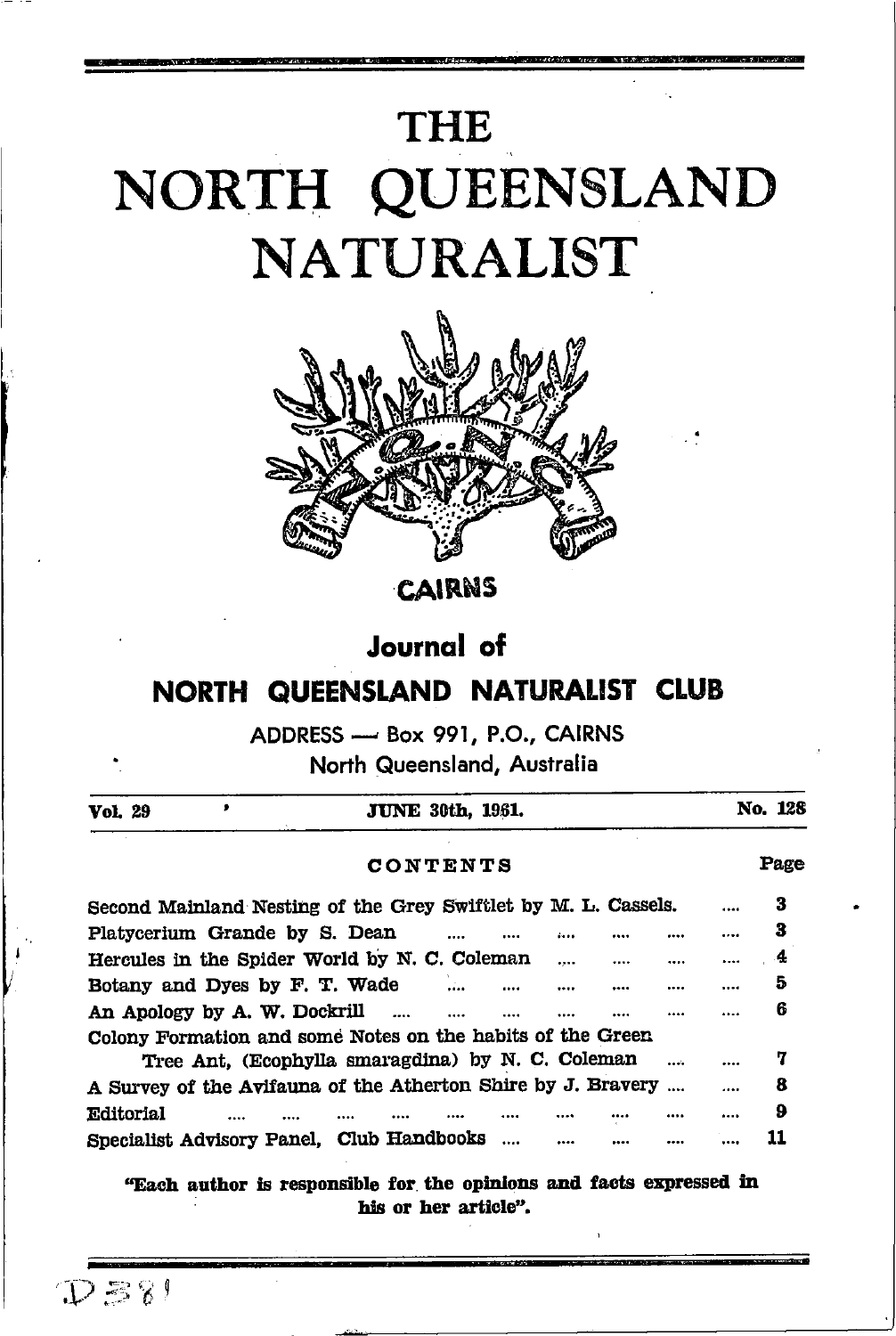# NORTH QUEENSLAND NATURALISTS' CLUB

Founder Presd. the late Dr. HUGO FLECKER.

OBJECTS - The Furtherance of the Study of the various branches of Natural History and the Preservation of Our Heritage of Indigenous Fauna and Flora.

Club Officers - September 30, 1960 - September 30, 1961

Patron: J. WYER, Esq. (Foundation Secretary)

President : A. A. READ. Esq.

Vice-presidents: Messrs A. J. CASSELS, V. M. REILLY, C. COLEMAN.

Acting Secretary: Mr. S. DEAN.

Hon. Treasurer: Mr. S. DEAN.

Hon. Librarian : IAN LAWSON.

Amenities Officer: Mr. S. DEAN.

Hon. Auditor: Mr. F. P. MOODY.

Hon. Solicitor: Mr. H. E. DANN.

Receptionist: Mrs. E. CORBET.

Curator of Herbarium: Mrs. E. CORBET.

Council: Messrs S. St. CLOUD, A. W. DOCKRILL, D. R. PEINIGER, H. F. ZIEGENFUSZ, LOREN GANE, R. GORTON, Mrs. E. CORBET, Mrs. ZIEGENFUSZ.

Trustees: Messrs A. A. READ, S. St. CLOUD, V. M. REILLY.

Publications Committee: Mrs. M. CASSELS, Messrs A. A. READ, A. W. DOCKRILL, C. COLEMAN.

GENERAL MEETING for discussion, lectures, screenings and display of specimens are held on the second Tuesday, 8 p.m., at the Old Kuranda Barracks. Esplanade.

FIELD DAY excursion usually fourth Sunday.

VISITORS are welcome, especially members of Australian and Overseas Clubs and Societies.

Subscriptions (Due September 30):

Country Members, 15/-. City and Surburban Members, £1/5/-. Junior Members, 5/-.

Treasurer's Address - P.O. Box 991, Cairns, N.Q.

Page 2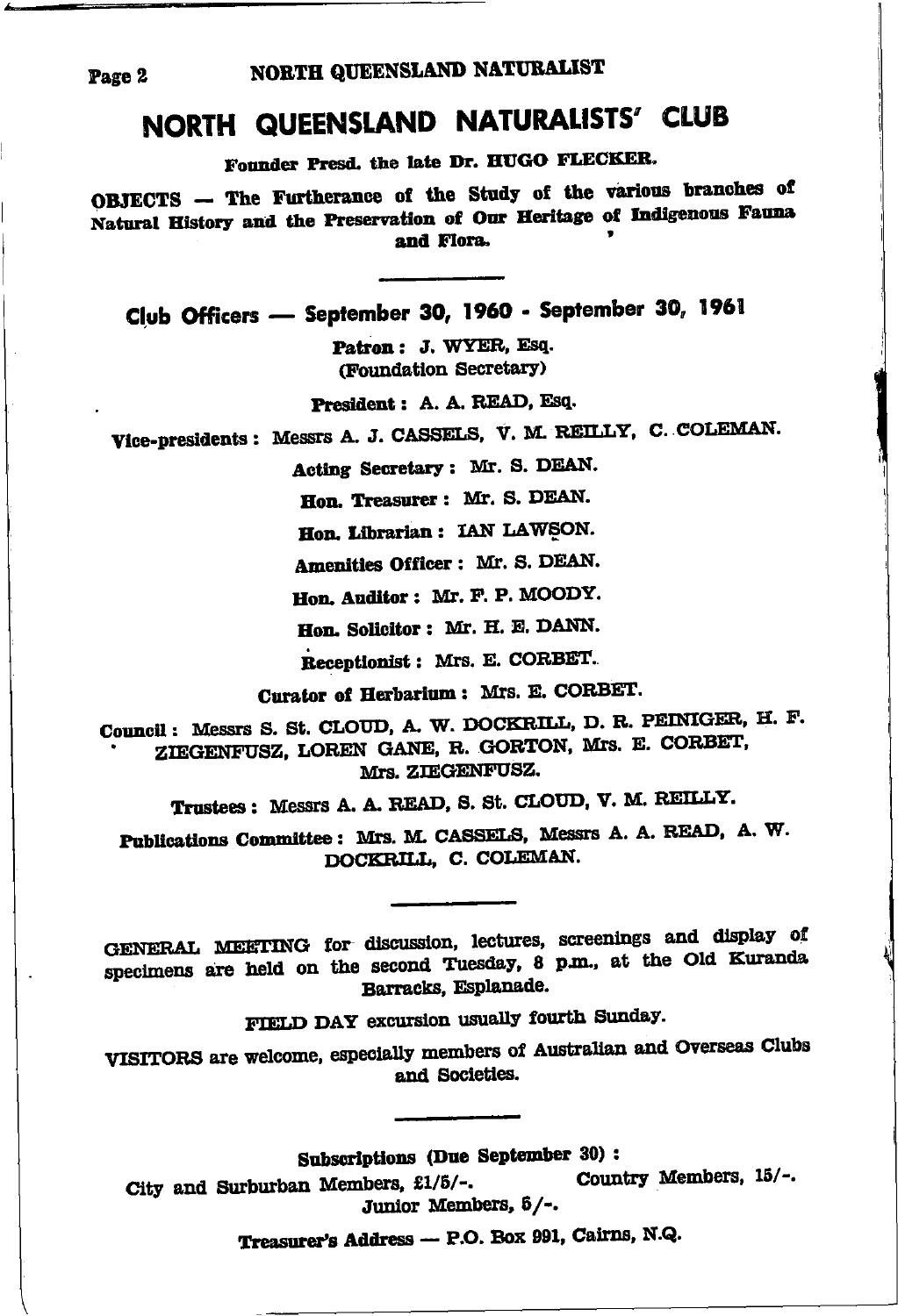A Mr. Ron Moore reported to a member of our Club that whilst wandering around the hills near Edmonton he had come accross the nest of a small bird in an abandoned gold mine tunnel on Mt. Peter. Consequently on March 5th a small party from the Club, namely Mr. and Mrs. Corbet and Tom, Miss Taylor, Mr. G. Atkinson and Mr. and Mrs. J. Cassels under the able leadership of Mr. Moore made a fip to Mt. Peter to lrvestigate tbis matter. Mt. Peter is about 4 miles from Edmonton and the tunnel was about 1000 ft up the hill. The first part of the climb was quite easy but the last few hundred yards were very strenuous, being along a very rocky creek bed littered with fallen trees and stinging trees. The last few yards, from the creek bed to the tunnel were fraught with some danger, as lt was htgh and steep and underfoot were boulders and loose chips obviously thrown from the mine and threatening to send us to the bottom. Soon we were in front of the tunnel, an opening in solid rock. As we entered, our lights disturbed hundreds of bats which dashed and fluttered past us hitting our faces and legs. Soon we were in pitch darkness with water squelching underfoot and dripping down the walls (and our necks). About 100 yards from the entrance we found the nest complete with parent and child. As surmised, it was a Grey Swiftlet (Collocalia francica). The parent bird flew away when the lights were directed on to the nest but the young one remained. The nest was a small half saucer of twigs and feathers fixed to the wall with a shiny glutinous subssance. The young bird was fully feathered and nearly full grown. Beneath the nest there was a large pile of soft excreta. It is surprising but this was the only nest in the tunnel though I understand they normally nest in colonies. Nowever, in view of the fact that hundreds of Grey Swiftlets can be seen flying over and around the hill, it is quite likely that further exploration of this area, with its old mine shafts and tunnels dotted around, would unearth more of these nests. From Mr. Roy Wheeler's article on "Mainland Nesting of the Grey Swiftlet" in The Bird Watcher, Vol. 1 No. 1 March 1959, I gather that this is only the second mainland nesting site found. Flash Photos were taken by Mrs. Corbet but I regret to say that they did not come out.

Three weeks later on March 29th, a Field Day for all members was held at the same place. This time about 16 members were escorted up to the cave, Mr. Bob Hill. As expected, the baby had flown but all were pleased to see th 'Three weeks later on March 29th, a Field Day for all members was held Mr. Bob Hill. As expected, the baby had flown but all were pleased to see the nest which was again photographed, this time successfully. However, though quite a good photo, the very nature of it made it impossible to reprint on any but the best surfaced paper.

Ref. "Mainland Nesting of the Grey Swiftlet". Mr. Roy Wheeler in The Bird Watcher. Vol. 1, No. 1, March 1959.

M. L. CASSELS.

### PLATYCERIUM GRANDE.

-€-o-o-

The Staghorn — Platycerium grande — is a magnificent ornament in its In the stagnorm — Platycerium grande — is a magnificent ornament in its<br>botanical element, attached to and camouflaging the otherwise barren trunk of a tree.

Differing from the Elkhorn  $-$  Platycerium bifurcatum  $-$  which has at Differing from the Eikhorn  $\rightarrow$  Platycerium bifurcatum  $\rightarrow$  which has at least three varieties or types in its leaf formation, the Staghorn with its fan spread and usually lighter and fresher colouration in appearance, maintains its one aspect and further, the Elkhorn seems to germinate more easily thus spreading to further areas.

Of the sub famtly Polypodiotdeae, lt is classfied aa a fenr, though the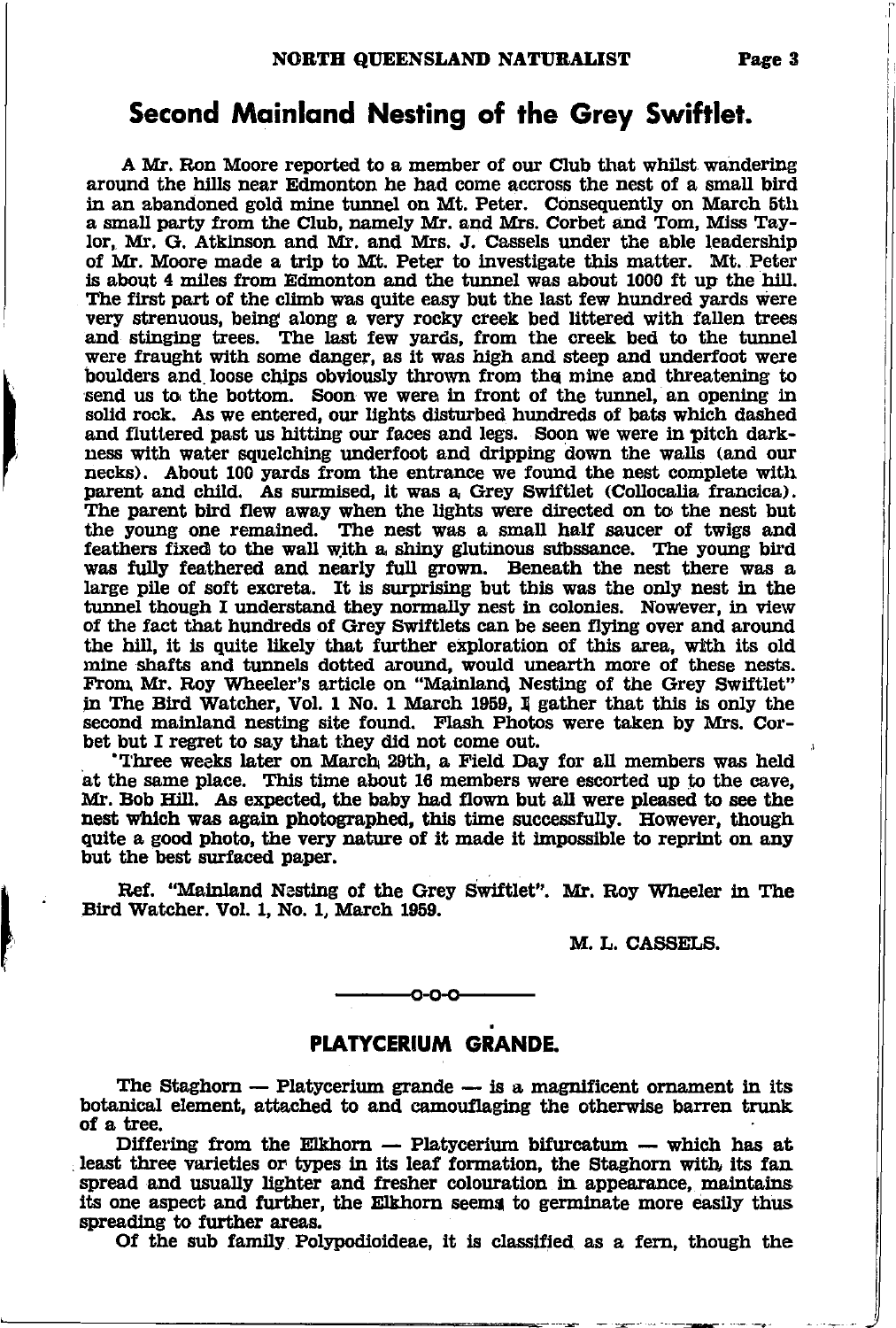layman would possibly doubt such from the appearance of its foliage, but when one associates the Staghorn with the fern - Drynaria quercifolia that inhabits the same growing conditions and forms behind its foliage the peat so desired by orchidologists, it becomes more apparent especially when one learns that both are of the same sub family.

In the authors experience as Steward of the Horticulture for some years at the Cairns Show, exhibits of the Staghorn have been very few and not comparable with the specimens seen in Brisbane gardens and at the Oasis. a garden and swimming resort on the outskirts of Brisbane. The display of Staghorns makes a delightful attractive display for visitors and especially horticulturists. These specimens I believe originated in the Tambourine range of mountains.

Perhaps the best known habitat in the Cairns district of the Staghorn is the Davies Creek area, but deforestation is progressively destroying them.

Most catalogues advise watering only behind the leaves, though how rain is able to avoid wetting the front is not explained, but one thing does seem advisable, and that is to allow the dead leaves to fall as cutting them seems to bleed the growth. The vernacular nomenclature implies a likeness to the Stags Antlers.

**S.DEAN.** 

### o-o-o

### POT POURRI.

An unusual fish was caught by a Cairns Fishing Vessel which on examination proved to be a pure albino Coral Trout. Fortunately someone with an eye to the unusual saw the fish as it was unloaded and now, instead of ending up as fish and chips, the Albino Trout occupies a proud position in the home of our President.

A peculiar Magpies nest was brought in from Mount Mulligan. Insteead of the usual sticks and vines, etc., it was made entirely of wire lightly lined with feathers. Draughty but durable.

Has anyone seen a Black Bandicoot? It has been reported from Innisfail and from Tully Falls that they have been sighted in these areas.

### HERCULES IN THE SPIDER WORLD.

റ-റ-റ-

While collecting insects at dusk one evening I saw a fair sized specimen of the butterfly Papilio ulysses joesa (Blue Mountain) resting on an ixora flower. I pressed a butterfly net over it but beyond a weak fluttering of the wings, the insect did not move. On examining it more closely I found that it was being held by the head by a stoutly built yellowish white flower spider. Holding the butterfly by the thorax with a finger and thumb I pulled on its body to test the spiders strength. For so small a creature, this spiders strength was surprising. The spider measured 14mm x 12mm approx with relatively stout legs. The butterfly was about 32mm long with a wing span of 120mm. I suspect the venom of this species of spider acts rapidly on its insect prey for I have noticed it captures hive bees and large flower wasps with little difficulty and the victims are soon quieted.

N. C. COLEMAN.

#### Page 4

ŧ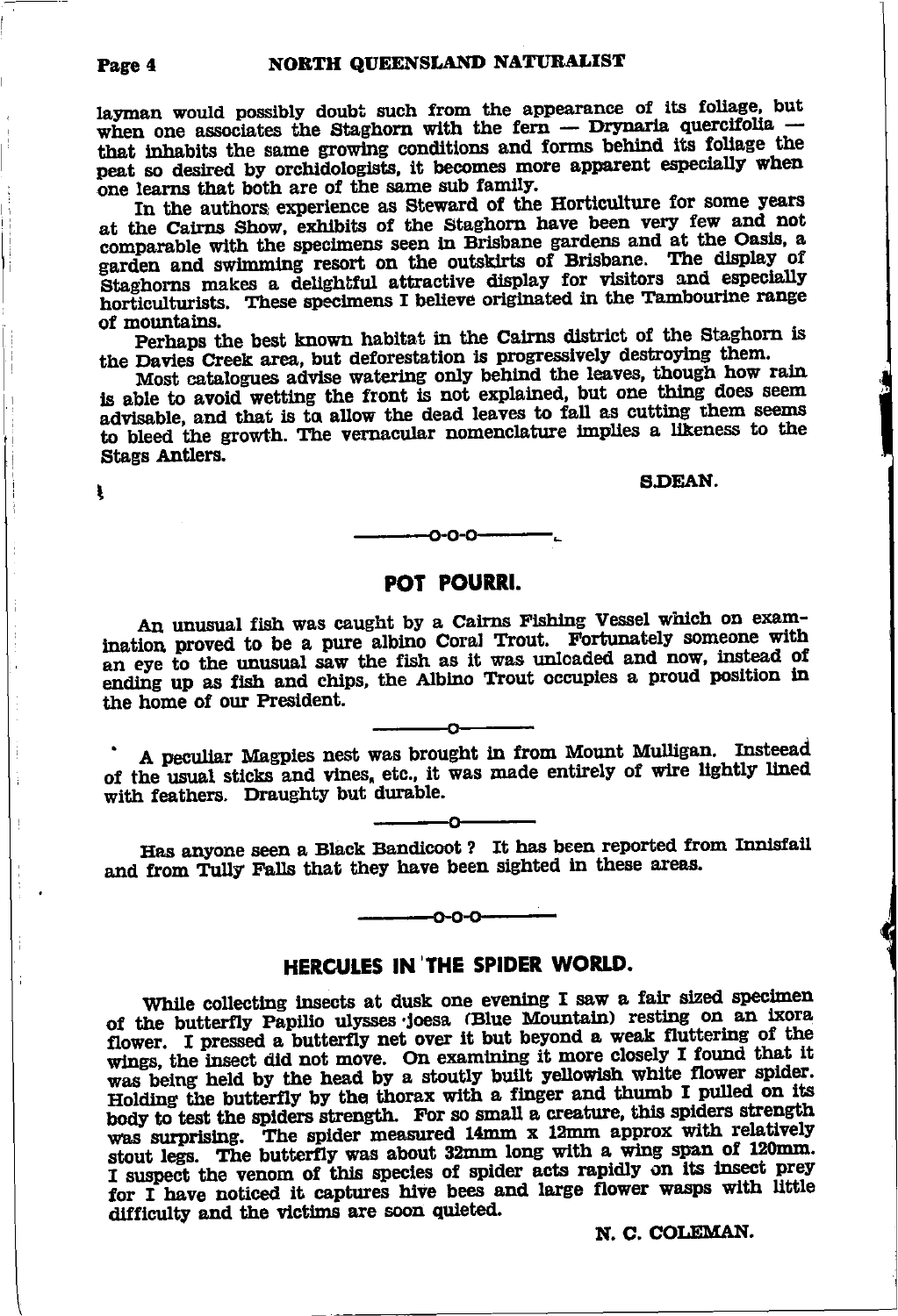## **BOTANY AND DYES.**

For many hundreds of years, before the discovery and wide spread use of synthetic coal-tar dyes, the human race used colouring matter of botanical origin in the dyeing of textile fabrics.

The early Britons obtained a blue dye from the WOAD plant (Isatis tinctoia) and, according to Roman writers of the period  $-2000$  years ago, used this to dye clothing material and also to colour their bodies. The dye was present in the leaves of the plant and a fermentation process finally rendered it available in the form of Indigo.

#### Indigo.

The use of Indigo as a dye has been known for several thousands of years. The cloth wrappings from Egyptian mummies 5000 years old were tested and found to be Indigo dyed.

India was the chief source of supply during the period when the plant from which it was obtained (Indigofera sumatrana) was grown on a large scale to supply, a large foreign market. At the peak period in India 250,000 acres were under cultivation. A fermentation process was used to obtain the dye from the leaves of the plant. It was also grown to some extent in Java, China, Japan, West Indies and Central America.

The natural dye became an article of commerce in Europe during the 12th Century.

In 1865 work was commenced on the problem of the synthesis of Indigo and in 1879, Baeyer, a German Scientist, succeeded in making it in the laboratory. In 1897 a German firm of dye makers put it on the market as Indigo

#### Puer.

Eighteen years (1879-97) were spent in making the production on the works scaleable to compete in price with the natural dye. From then on the synthetic dye gained ground and now in the industrialised countries the natural dve is obsolete.

### **Other Dyes of Botanical Origin.**

#### Fustic (old).

Extracted from the wood of Morus tinctoria from Central America, Cuba and Jamaica. It gave yellow shades in wool.

#### **Persian Berries.**

Extracted from the dried berries of Rhamnus tinctoria or infectoria. This came from Asia Minor and gave yellow to orange shades in cotton printing.

#### Logwood.

Extracted from the wood of Haemotoxylon campechianum from Central America, Jamaica and Domingo. It gave black dyeings on wool cotton and silk.

#### Archil.

From various species of lichens of the Roccella and Lacanora families. It gave bluish-red shades on wool and silk.

#### Cutch.

The dried sap of various Acacia and Mimosa species growing in the East Indies. This gave fast brown shades on cotton.

The above five colouring matters were dyed in conjunction with certain metallic salts, usually salts of iron, aluminium, tin and chromium.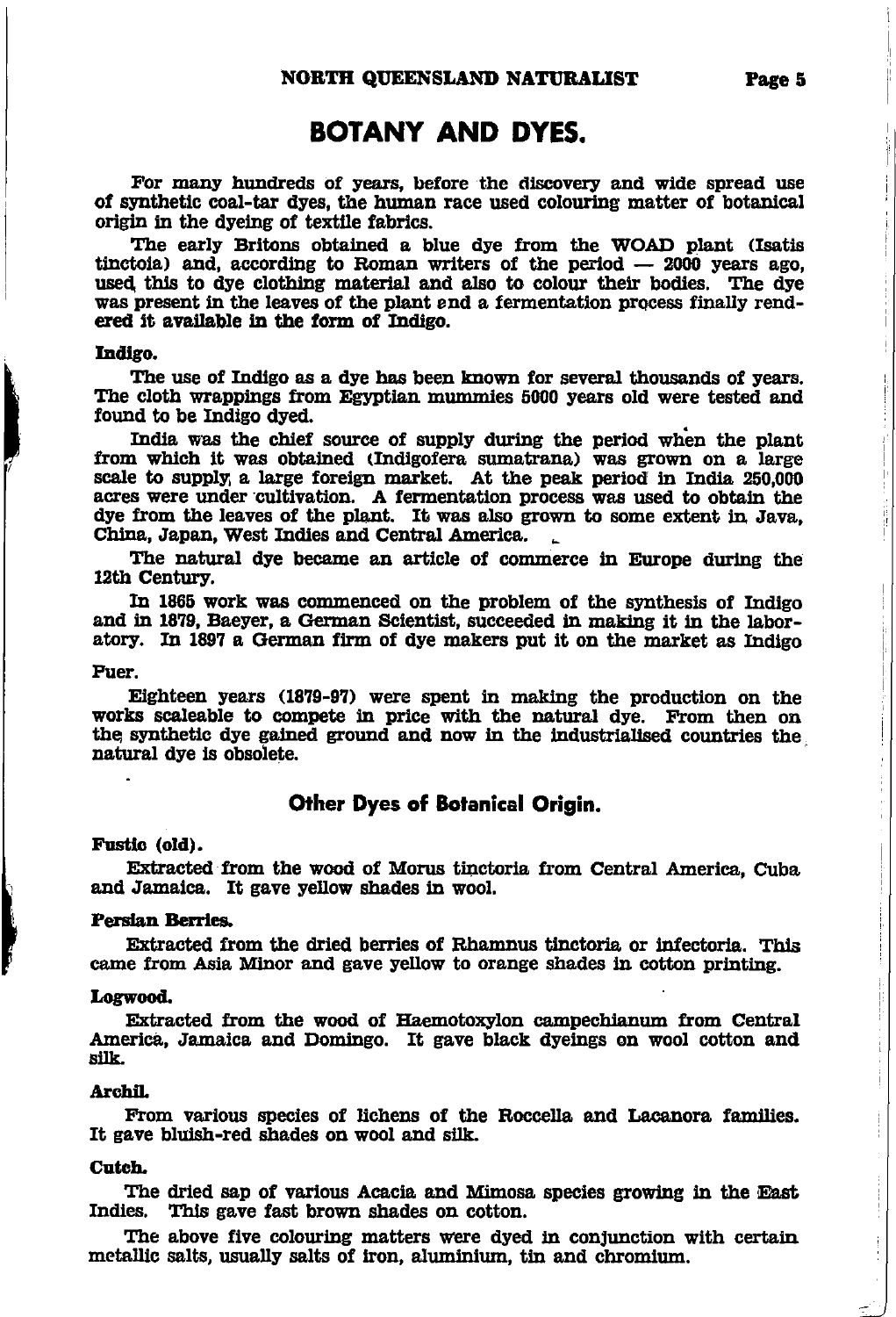In a survey carried out in India in 1883 on the natural dyes in use at the time, a list was given of

16 plants of trees giving red shades.

15 plants or trees giving yellow shades.

2 plants giving blue shades.

20 plants giving brown, black or green shades.

Various parts of the plant or trees were used, such as bark, leaves, wood, seeds fruits, flowers or roots.

The two following dyes are not of botanical origin.

#### **Tyrian Purple.**

This famous dye of ancient times was obtained from certain molluscs. The chief species being Murex brandaris and Murex trunculuc. Its use was reserved for Royalty and high officials of the Church. It is believed to have been used on the island of Crete as early as 1500 B.C.

In the arly part of the 20th century, research work showed this dye to be closely related, chemically, to Indigo - a plant dye originally.

#### Cochineal.

A dye used largely in earlier times and was obtained from the dried bodies of the female cochineal insect - Coccus cacti. It gave scarlet shades on wool and silk, using salt of tin and aluminium.

F. T. WADE.

### AN APOLOGY.

 $-0 - 0 - 0$ 

In the North Queensland Naturalist. 29. No. 126, 4 (Dec. 1960) the present author described OBERONIA ATTENUATA DOCK, as a new species and stated that this plant was first noted by L. W. Archer, B. M. Borger and the author in January 1960. It has now been found that this is an error, Mr. Jack Wilkie of Babinda having collected the plant at Babinda in May 1956 and the author offers sincerest apologies to Mr. Wilkie for being responsible for this error being published. He would also like to offer Mr. Wilkie the heartiest congratulations on his finding yet a further new species.

During a period of illness in May 1956, whilst resident in N.S.W. I received from Mr. Wilkie a package of orchids, included in which was a specimen of what the sender referred to as O. titania Lindl. It was quite apparent that this plant was not O. mulleriana Schltr. and since at that time only 2 species of Oberonia were known to occur in Australia, it was simply assumed, not caring to use a high powered magnifying glass (which is necessary when studying the minute flowers of this genus) whilst feeling so indisposed, that<br>it was Lindleys species. Recently, whilst studying some specimens of the genus, I had occasion to refer to some herbarium specimens and the attenuated leaves of Mr. Wilkie's specimen stimulated my curiosity and some flowers were softened out and were found to be quite indisputably the new species O. attenuata Dock.

A. W. DOCKRILL.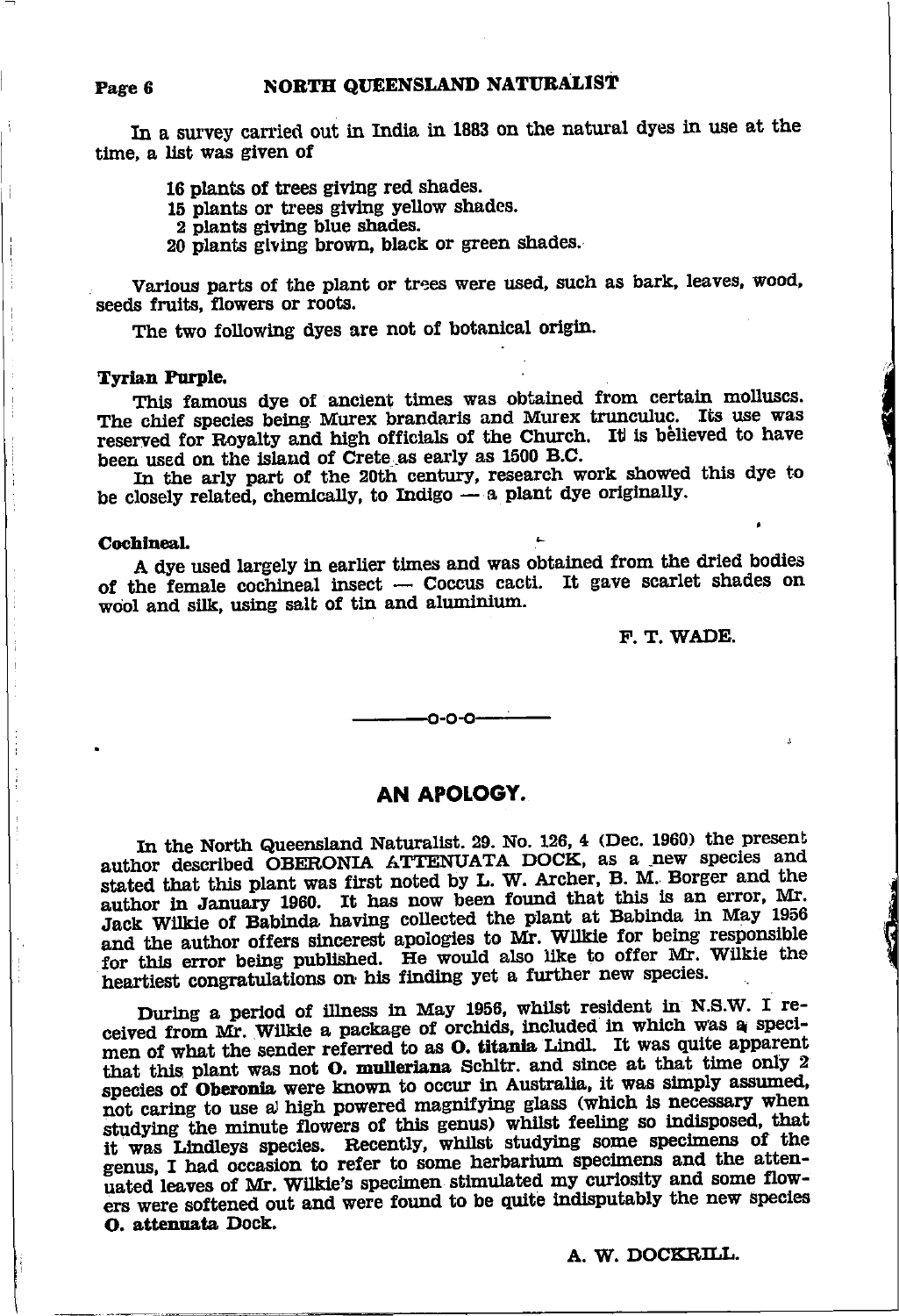$\overline{\phantom{0}}$ 

 $\prod_{i=1}^{n-1}$ 

# Colony Formation and some notes on the habits of the Green Tree Ant, (Ecophyllo smorogdino).

In late January 1961, I captured seven green ant queens resting on leaves on culttvated and native trees and placed them ln numbered Jars for life history and colony formation studies. Four had shed their wings at the time of capture and the other three shed their wings a few days later. The wingless ants had laid eggs before being collecteed and the others laid within one week later. Th number of eggs in these seven cases varied from 19 to 27.

The queens were left on the leaves on which they had been resting and the stems of the leaves were pushed into damp sand in the jars to keep the leaves firm and fresh and to maintain a humid atmosphere. Eggs hatched in from  $5-8$  days.

The queens were very aggressive, moving quickly to attack any object or finger approaching the eggs or larvae. The queens were observed to feed the larvae by regurgitating fluid, the larvae being held by the head by the mothers mandibles. To test the maternal instinct of the queens I removed two of them from their eggs and substituted one for the other. They settled down without any fuss and brooded over the eggs as though they were their own. Later I made a similar exchange with queens with young larvae and after touching the larvae with their antennae for a few minutes they settled down to feeding the larvae. In all cases when the first hatched larvae were four 'or five days old, the queens used them to spin a rough shelter over themselves and their progeny. The larvae was grasped by the middle and moved from one side of the leaf to the other. The resultant shelter was flimsy and irregular but strong enough to put a noticeable tension on the sides of the leaf.

Crushed insects, live scale insects and aphids were placed in the jars to note if the queeus would feed while brooding and rearing the young ants, Being absent at work by day, I placed the food in the jars on my return home. In no case did I notice the queen feeding herself before the emergence of mature workers. The queens fed the first newly emerged workers by regurgitating fluid as in the case of the larvae, but later I observed reciprocal feeding between workers and queens, the workers feeding on the crushed insects, etc., and then regurgitating to feed the queens.

Though the queens did not feed before the birth of the first workers, they drank readily from cottonwool soaked in water and the workers were drinking frequently a few days after emerging.

When the pupa were formed no signs of a coccoon could be detected under the low power of the microscope. The small amount of larval silk used by the queens in constructing their shelter could scarcely have exhausted the larval silk supply in the young ant which in the pupal stage were entirely naked. The instinct of coccoon formation may have lapsed owing to the long usage of the larval silk for nest building by the adult workers. The fact that the queens readily made use of the larvae in the construction of a shelter points to the possibility of the peculiar nest forming habits of the green ants being first initiated by the mothers and then acquired by the workers by association or inheritance of instinct.

I have observed more than two hundred new colonies over the past four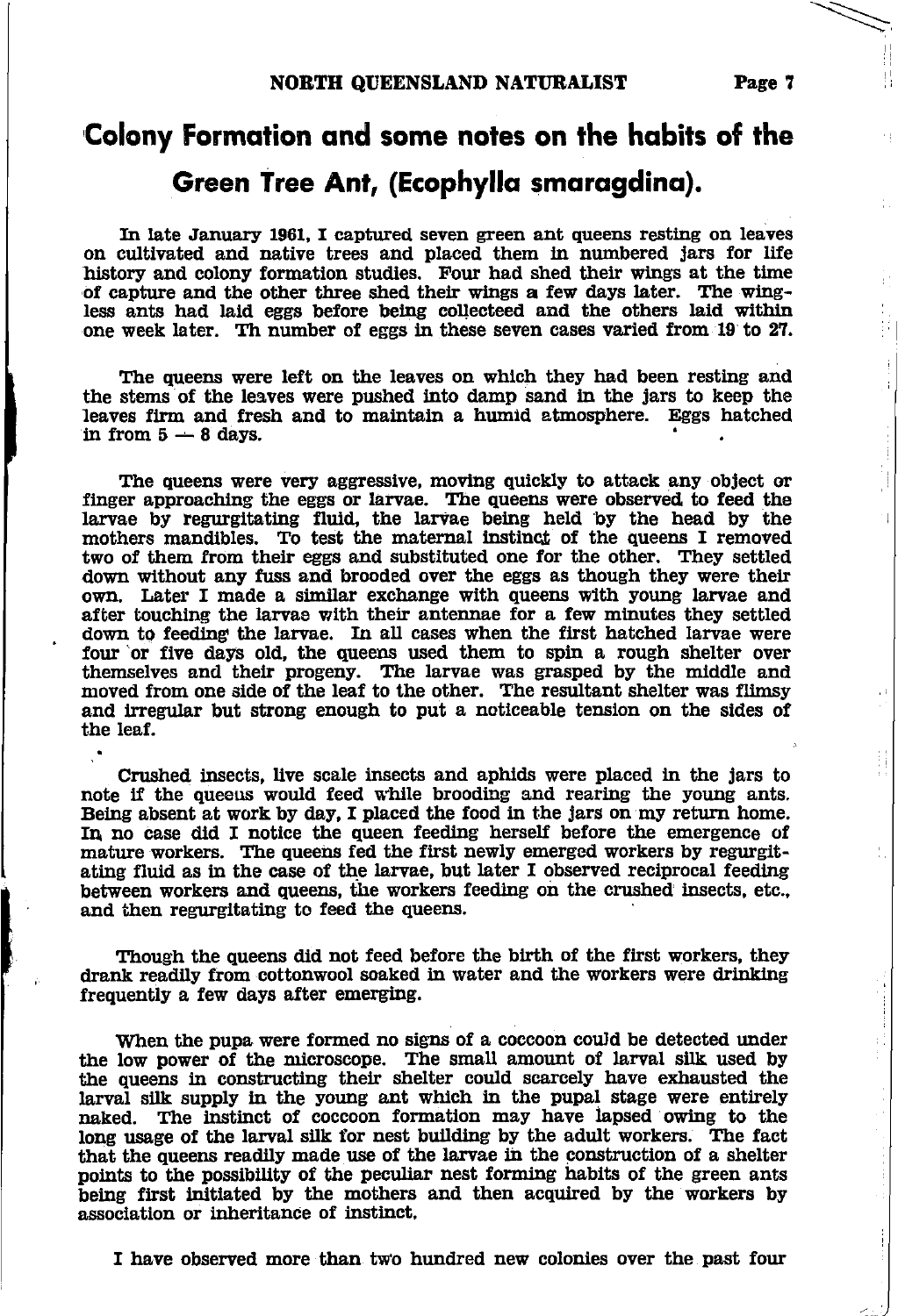#### NORTH QUEENSLAND NATURALIST Page 8

years - most of which were formed in the rainy season. My observations show that less than 30% of these had a duration of more than six months.

I have opened many other young colonies and colonies in various stages of developement and of these more than 20% were without queens. Some unknown factor is causing a high mortality in the queens of this ant in the area examined by me. This mortality seems to be greater in the young colonies than in the older nests.

The larval silk is put to uses other than nest building by these industrious and pugnacious insects. In common with many others of their family, they construct shelters over colonies of aphids and scale insects which provide them with an excretion which they consume very readily. To shelter their livestock the ants will draw two or more leaves together and fasten them with Larger leaves holding aphid or scale colonies may the larval silk. be bent on themselves, which, considering the springiness of some leaves is no small effort for these ants. Small colonies of wooly aphids and scales sheltering in clefts in the fruits of custard apple are also covered with silk. The larvae used in the construction of these shelters are transported during night-time and early and late in the day or during very overcast days, probably to avoid injury to the larvae by exposure to direct sunlight.

N. C. COLEMAN.

# A Survey of the Avifauna of the Atherton Shire.

Considerable collecting for museum and private collections by early birdmen, including such well known figures as Kendall Broadbent, who collected the type specimen of the Golden Bower Bird (Prionodura newtonia) at the head of the Tully River in 1882, and many years later in 1908 Sharp brothers working for Southern Museums, and Syd Jackson employed by H. L. White of Belltrees, Scone, N.S.W., staged a close and bitter race to secure the type eggs and nests of Prionodura and the remarkable Toothbill Bower Bird (Scenopoeetes dentirostris). To the dismay of Jackson the race went to Sharp brothers. In the intervening years previous to the second world war, little was heard from ornithologists in this rich region. While engaged on military service on the Tablelands during the years 1943 to 1945, P. A. Bourke and the late H. F. Austin jointly compiled a list of species observed covering an area of 12000 sq. miles from Mount Molloy in the North to Mount Garnet in the South and including the regions of Bartle Frere and Bellenden Kerr in the East. A total of approximately 200 species were recorded, this being a very valuable contribution to ornithology and this list with brief comments on each species was published in the Emu Vol. 47.

In 1955 I commenced to record a list of species found within the boundaries of the Atherton Shire, an area of approximately 352 sq. miles. This area, very small in comparison to the area covered by Bourke and Austin, has surprisingly a similar range of habitats. Where Bourke and Austin could not return to many promising and interesting areas, I have been able to visit each habitat many times and at different seasons. This has been the means of locating many rare and interesting species, especially the nomadic and migrating types. Each habitat has contributed its quota. Tinaroo Dam and adjoining areas have considerably added to the species count mainly by water-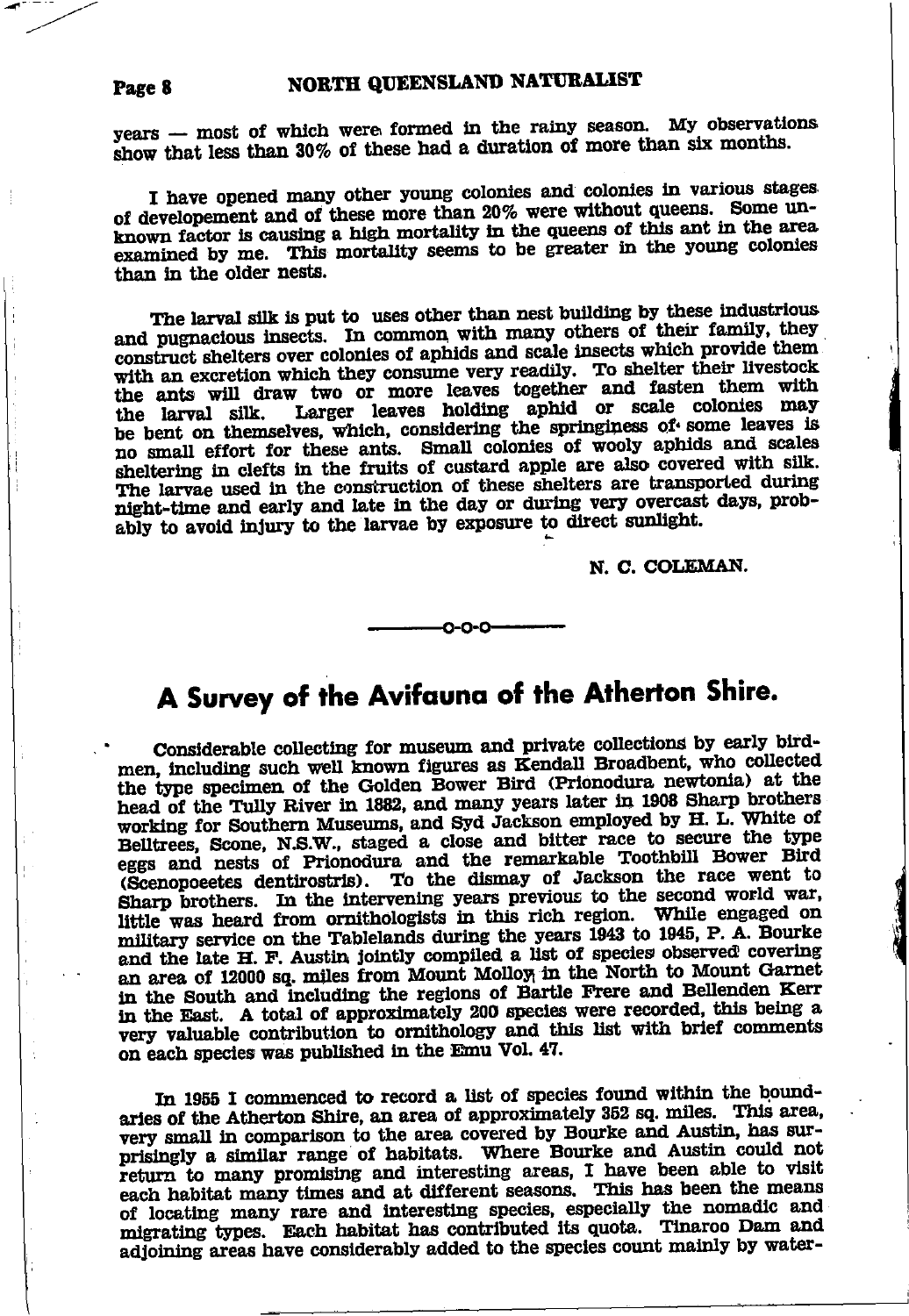### NORTH QUEENSLAND NATURALIST

frequenting birds, including several of the overseas migratory waders. These extremely interesting species are mainly spring and summer visitors and a suitable habitat has been established by the releasing of ponded water for<br>Irrigation and other projects. At the end of the year 1960 a total of 253 species has been recorded for the Atherton Shire, and no doubt considerable additions will be made in the future years. Ten (10) species listed by Bourke and Austin have yet to be located and no doubt more new species will eventually visit the dam areas. Two species which previously were resident in certain Open Forest habitats, the Emu (Dromanus novae-hollandiae) and the Great Bower Bird (Chlamydera nuchalis) have now moved to more inland areas and are not included in the Atherton Shire list. In 1959 John Warham, a visiting English naturalist, accompanied by his wife, spent six months in Atherton localities and were very successful in locating nests for detailed study, several rare species being under observation at one time. It was with regret they left Atherton to continue the journey around the continent of Australia, hoping to return some time in the future. From time to time visiting Ornithologists have been amazed by the variety and abundance of our native birds and all stress the need for full protection and the preservation of habitats so that in the future citizens may enjoy the pleasure of roaming the bushlands and seeing and hearing the native birds in their natural surroundings.

Ref. "The Diaries of Syd Jackson." A. H. Chisholm. "The Avifauna of the Atherton Tableland" P. A. Bourke and A. F. Austin.

J. BRAVERY.

# **EDITORIAL**

0-0-0-

Junior members in Cairns are reminded that those wishing to enter for the Flecker Memorial Medallion must soon get their essays written as Show time is nearly with us. Remember -- personal observations only -- no notes<br>from Naturalist books are required. Your spelling, punctuation and writing are not taken into account, purely and simply the subject matter. We hope that more members of the Club will enter for this competition this year.

Painting of the Herbarium and painting and rearranging of the Library is now nearing completion. When it is all straight again, a list of books will be published and sent to members on request. On application to the Librarian, any of these books may be borrowed and we hope that Country members particularly will take advantage of this added amenity.

**Digital** 

We are still sending Stone Fish down to Ascot Vale as and when they are brought in to us. Five more are still wanted by the Laboratories.

We regret to announce the death of one of our Club members, Mr. F. R. Morris, on April 10th. Our sympathy goes out to his relatives in their sad loss.

We have been able to have a Field Day each month this year. Venues have been Machans Beach, Hartleys Creek, Browns Bay, Mt. Peter, and Tinaroo Creek Road. The Mt. Peter trip was a very successful one. Whilst in the tunnel viewing the Swiftlets nest two of the junior members captured three small bats and they were taken down to the main party for identi-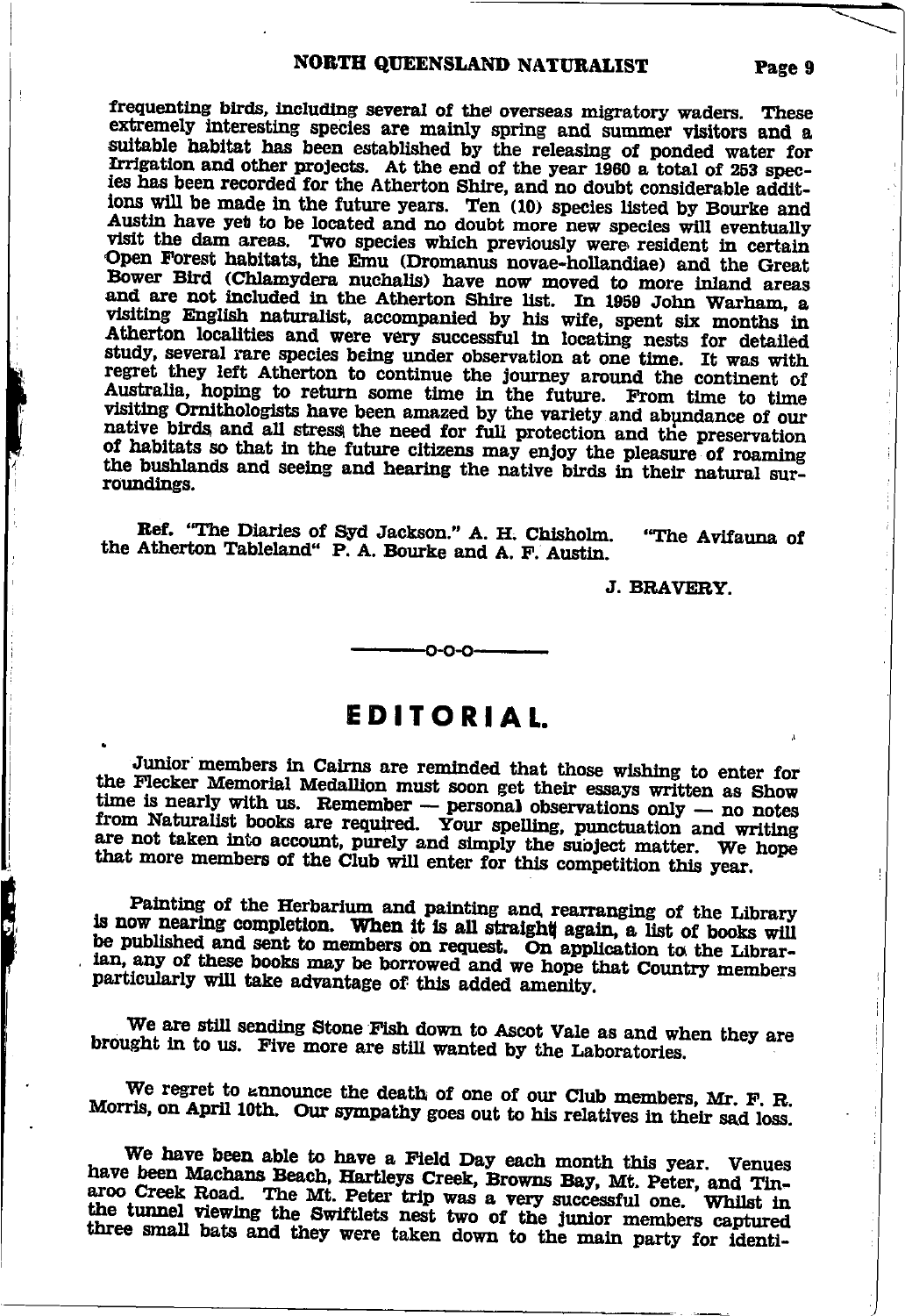# NORTH QUEENSLAND NATURALIST

Page 10

fication. We think two were Eastern Horseshoe Bats and one the Eastern Broad Nose Bat. After examination they were released. Other finds of interest during this outing (which was attended by about 40 members and friends) were a green tree snake and a lovely specimen of a scorpion. The mineralogists were all very interested in some large blocks of white marble that had been cut from the surrounding hills.

Bad weather marred the Browns Bay trip and stopped many from attending.

At Machans Beach, Hartleys Creek and Tinaroo Creek Road many interesting birds were seen and botanical specimens collected. Insects were also on the collectors lists and many speies of ants were collected from Tinaroo Creek Road by a visiting naturalist, Mr. Weatherall.

PLEASE, more material is urgently needed from members for our Journal. Full length articles or Pot Pourri items will be welcomed.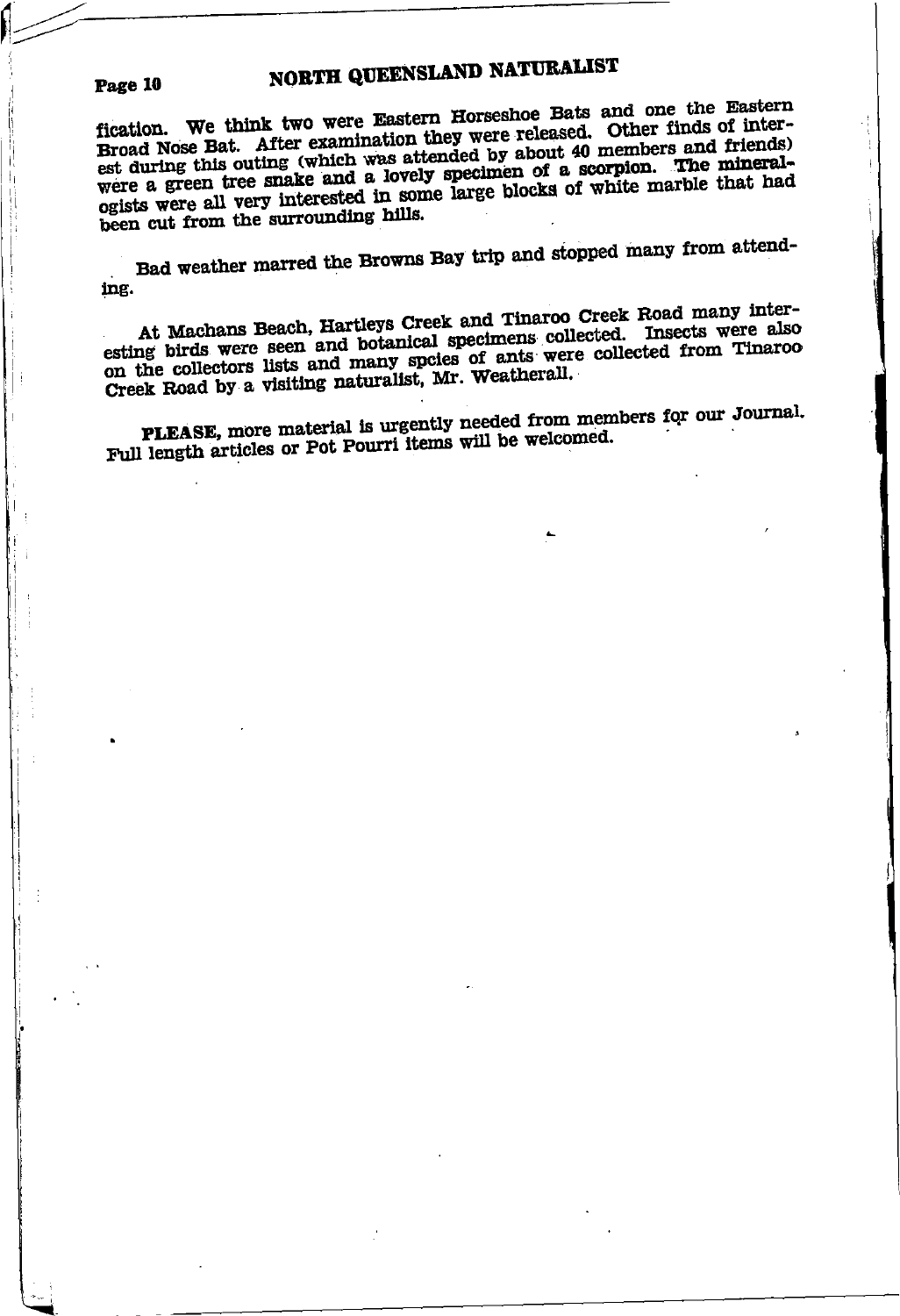#### NORTH QUEENSLAND NATURALIST Page 11

# SPECIALIST ADVISORY PANEL

٠.

|                                       |  |          |          |                                      |                                              | Mr. C. CANTRILL         |  |
|---------------------------------------|--|----------|----------|--------------------------------------|----------------------------------------------|-------------------------|--|
| <b>Botany</b>                         |  |          |          |                                      | Mr. S. E. STEPHENS, F.R.H.S.                 |                         |  |
|                                       |  |          |          |                                      |                                              | Mrs. A. J. READ         |  |
| <b>Entomology</b>                     |  |          |          |                                      | Mr. G. BROOKS, F.R.E.S.                      |                         |  |
| <b>Geography</b>                      |  |          |          |                                      |                                              | Mr. J. ORRELL, F.R.G.S. |  |
| Herpetology        Mr. V. M. REILLY   |  |          |          |                                      |                                              |                         |  |
| Marine Biology        Mr. A. A. READ. |  |          |          |                                      |                                              |                         |  |
| Minerology        Mr. G. ATKINSON     |  |          |          |                                      |                                              |                         |  |
| <b>Ornithology</b>                    |  |          |          |                                      | Mrs. J. CASSELS, Mr. J. BRAVERY              |                         |  |
| Orchidology                           |  |          |          | Mr. A. W. DOCKRILL, Mr. S. St. CLOUD |                                              |                         |  |
| Lepidoptery                           |  | $\cdots$ | $\cdots$ |                                      | $\cdots$ $\cdots$ $\cdots$ $\cdots$ $\cdots$ | Mr. S. DEAN             |  |

# **CLUB HANDBOOKS**

-0-0-0-

| Check List of North Queensland Orchids, 1953      2/6 |
|-------------------------------------------------------|
| Check List of North Queensland Ferns        1/-       |
|                                                       |
| List of Birds Occuring in North Queensland       2/-  |
|                                                       |
|                                                       |
|                                                       |

### (Plus Postage)